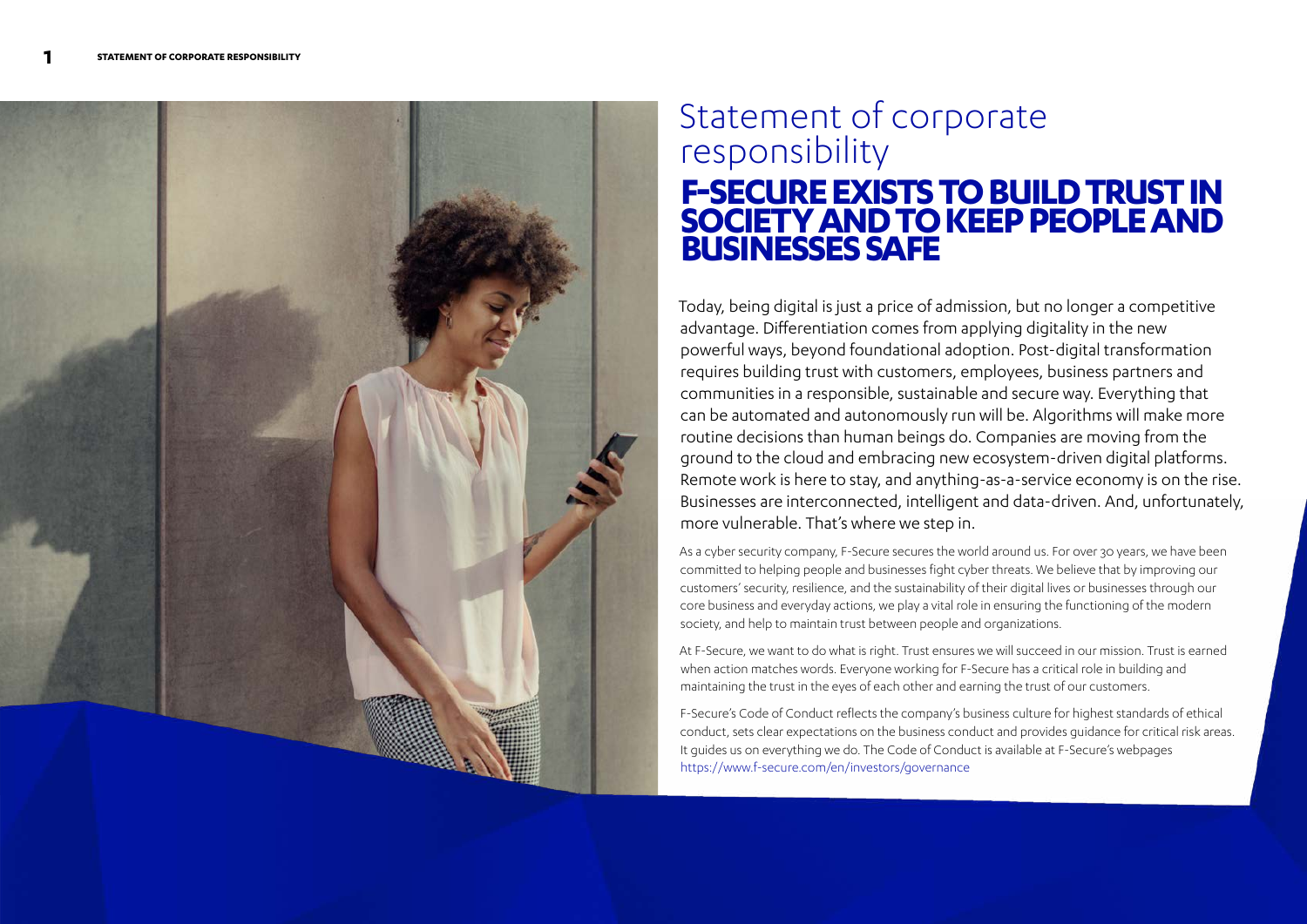# **F-SECURE'S BUSINESS MODEL AND VALUE CREATION**

By combining sophisticated technology with machine learning and human expertise, F-Secure provides a comprehensive offering of security products and cyber security services. For businesses, we offer vulnerability scanning and management solutions, endpoint protection products, detection and response solutions, as well as comprehensive security and risk assessment services for top management, and technical consulting. For consumers, we offer security and privacy solutions for all connected devices. As proven by several independent research institutions, our products and services provide our customers best-in-class security. E.g. F-Secure's Detection and Response solutions achieved excellent scores also in the third round of MITRE ATT&CK evaluation, and the endpoint protection products for consumers and businesses have regularly gotten highest scores in AV-Test's security tests.

We offer our products and services to defend thousands of companies and millions of people around the world through our network of about 200 telecommunication operators and thousands of IT service and retail partners. With our partner-led business model, trust has always been a cornerstone of all our operations.

In our industry, it is critical that appropriate care is taken when handling customer information. Respecting customer privacy is an integral part of our company culture. All F-Secure employees commit to protecting the confidentiality of customer data.

Protecting the digital world, our employees, and sustainable growth The three focus areas for F-Secure's corporate responsibility are:

1. Valuing our employees (social responsibility and treatment of employees)

2. Securing trust in digitality (protecting human rights and supporting the fight against online crime)

3. Respecting the planet (sustainability and environmentally responsible operations).

| <b>WE VALUE OUR EMPLOYEES</b>                               | <b>WE SECURE TRUST IN DIGITALITY</b>                                        | <b>WE RESPECT THE PLANET</b>                            |
|-------------------------------------------------------------|-----------------------------------------------------------------------------|---------------------------------------------------------|
| Securing the right competencies and<br>constant development | Protecting people against cyber threats<br>and supporting the fight against | Reducing energy consumption from<br>IT operations       |
| Ensuring equality, equal opportunity<br>and diversity       | online crime<br>Taking action to enhance cybersecurity                      | Reducing energy consumption and<br>waste in our offices |
| Ensuring the wellbeing of employees                         | in society                                                                  | Travelling sensibly                                     |
|                                                             | Protecting personal data                                                    |                                                         |

We have always put a strong emphasis on shared core values: integrity, commitment, and excellence. These values are also driving our Corporate Responsibility and its three focus areas. We are committed to continuously improving the wellbeing of our employees, decreasing our carbon footprint through energy efficiency and other sustainable practices, and ensuring technology is not turned against the society.

There are specific F-Secure guidelines and policies for each area. The foundation of all activities is our Code of Conduct; it guides everything we do, and reflects the company's culture for highest standards of ethical conduct. F-Secure suppliers and partners are also expected to act responsibly and comply with the principles set in the Code of Conduct.

#### EU taxonomy

The new EU taxonomy aims to help low-carbon sectors to grow and decarbonise high-emitting sectors in order to reach climate neutrality by 2050.

Out of the six objectives of the taxonomy, criteria for climate change mitigation and climate change adaptation have been published. The focus is on activities and sectors that have the biggest potential to contribute to the climate objectives.

F-Secure has conducted a preliminary taxonomy review based on the existing information, and concluded that its core activities are not included in the taxonomy definitions of ICT activities that have a the greatest potential in reaching the EU climate and environmental objectives through climate change mitigation and adaptation. Thus, for 2021 0% of F-Secure's revenue, capital expenditures, and operating expenses, is taxonomy-eligible and 100% of F-Secure's revenue, capital expenditures, and operating expenses is non-taxonomy eligible.

F-Secure will keep monitoring the developments in the taxonomy reporting in 2022. You can read more about F-Secure's activities and KPIs in reducing our carbon footprint in the Environmental matters section.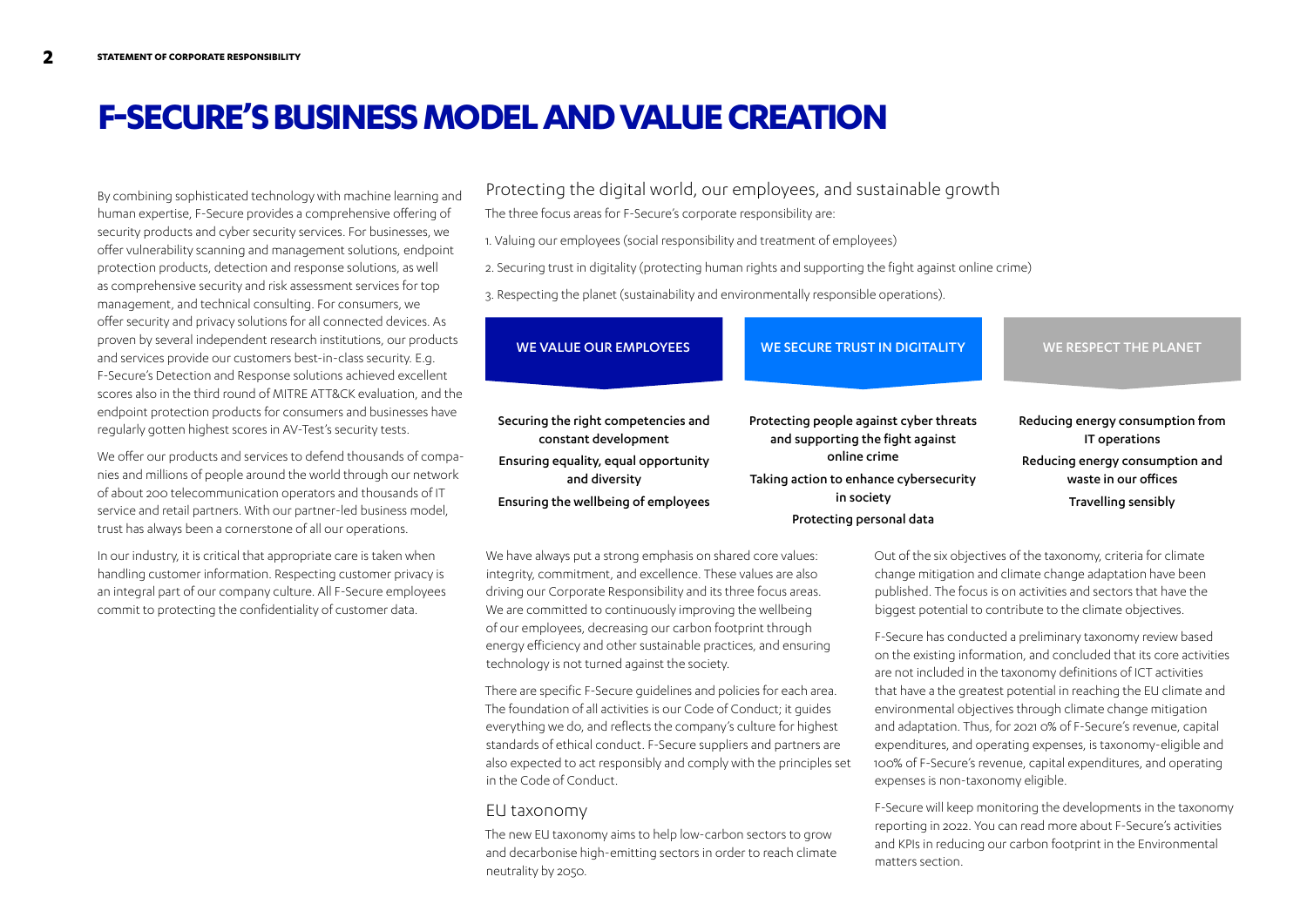# SOCIAL RESPONSIBILITY AND TREATMENT OF EMPLOYEES:

# We value our employees

### Focus area key aspects

Securing the right competencies and constant development

Ensuring equality, equal opportunity and diversity

Ensuring the wellbeing of employees

F-Secure employs ca. 1,700 security experts, product developers, sales & marketing professionals and other experts globally. We recruit the best minds in the industry while focusing relentlessly on growing the next generation of cyber security professionals. Consultants, developers, engineers, researchers, specialists and everyone who shares our values is welcome to F-Secure. Our experts strive to disrupt the industry every day. Their research-led approach, victories in hacking contests, and key notes at conferences win respect around the globe. This gives us our edge over the competition and, more importantly, attackers.

F-Secure emphasizes the importance of fellowship and shared values; aiming to be the most beloved place to work in cyber security is one of our moonshot goals. We strive to ensure employee wellbeing, a healthy work-life balance, and equality and equal opportunities for our people. In our rapidly evolving industry, the company must also be prepared to help its employees to continuously learn new skills.

People Operations & Culture team is responsible for developing people management processes, tools, and ways of working. To measure success, the company conducts a Fellow Survey, including an Employee Net Promoter Score (eNPS), among staff to measure employee loyalty, productivity and wellbeing biannually. The company's Leadership Team is responsible for following up on the results of the Fellow survey and ensuring corrective action plans are developed.

#### **2021:**

In the H2/2021 survey, F-Secure's overall Employee Net Promoter Score (eNPS) dropped slightly compared to 2020 levels. On wellbeing, 73% agree or strongly agree with the statement: I feel satisfied with my overall well-being (physical, mental, etc.) at work.

#### Key performance indicator for overall employee wellbeing

# **Employee Net Promoter Score (eNPS)** 1)



**2017 2018 2019 2020 2021**

<sup>1)</sup> Key performance indicator of overall wellbeing. The Employee Net Promoter Score (eNPS) measures employee satisfaction by asking people how likely it is that they would recommend F-Secure as an employer. The score is derived by deducting the share of employees giving low scores (0 to 6, "detractors") from the share of employees giving high scores (9 to 10, "promoters"). Scores from 7 to 8 are considered neutral.

# Securing the right competencies and continuous development

Attracting the best possible candidates as well as retaining fellows with the right skills and competences is key to F-Secure's success. On-the-job learning, mentoring an internal rotation are at the heart of our development philosophy and retention activities. We aim to create the best possible environment for our employees to thrive in regardless of location with the long-term goal of becoming the preferred cybersecurity employer.

Successful recruitment is crucial for F-Secure's business. Our aim is to ensure that we hire the best professionals whose skills, competences and values are aligned with F-Secure's business objectives, culture and values. Our global Talent Acquisition team sources and attracts candidates, guides managers to ensure consistency and equal treatment of candidates, as well as to always provide candidates a positive experience when applying for a job.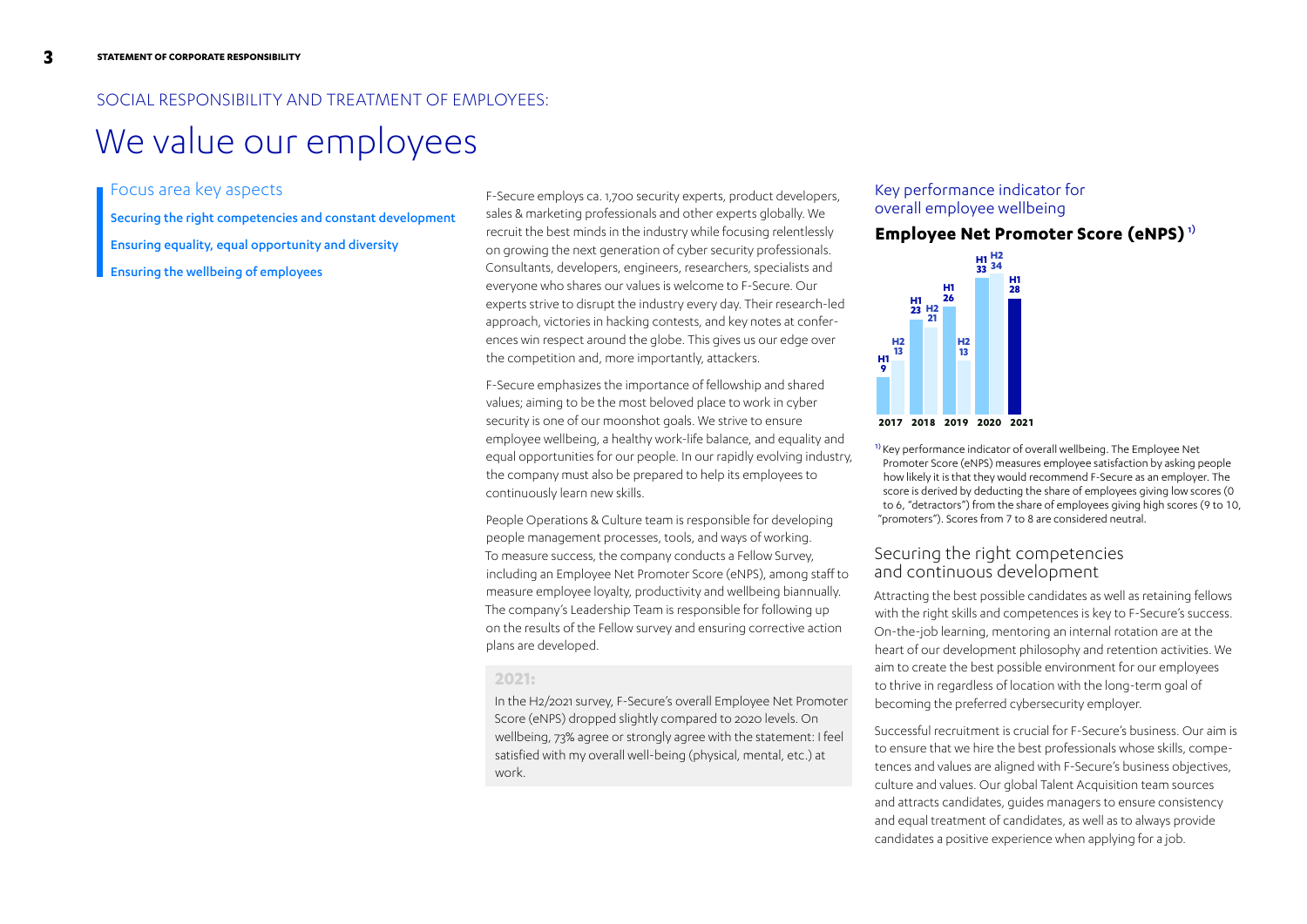After recruitment, the responsibility for competence development lies both with the individual employees and their line managers, as well as with the global talent management team, Business HR and professional development experts. Our internal development and training guidelines address the roles and responsibilities as well as practices related to learning and personal development.

F-Secure is currently developing several global and local learning and development programs available for both managers and employees including:

- Company-wide leadership and management curriculum
- Network mentoring and internal mentoring programs
- Cyber security competence development
- Education and development programs for sales
- Country specific Graduate and Apprentice programs
- Site-specific coaching and supporting services

#### **2021:**

F-Secure's Leading Performance reform has progressed as expected, and most managers and employees completed the performance management forms in the beginning of 2021. This work will be followed by two upcoming rounds of performance management in 2022. The target of the process is to enable rolling objective setting and continuous feedback to create a high-performance culture.

The 2021 annual voluntary attrition rate across F-Secure was 18.4%. The rise is attributed to the general attrition trend brought about by the COVID-19 pandemic, and there are big differences in attrition within the organization. This has been addressed in our planning and activities for 2022.

### **Voluntary attrition rate**1) **by year, %**



 $1)$  Voluntary attrition = Number of voluntary leavers over the period/average headcount over the period. In 2020, end of e.g. fixed-term contracts previously reported in "Voluntary" category were moved to a new category "Other"

#### Ensuring equality, equal opportunity and diversity

Treating every employee fairly and with respect is a fundamental part of the F-Secure company culture. Everyone is valued, supported and encouraged to participate. We embrace individuality and value characteristics that make people unique, without bias towards nationality, ethnicity, age, disabilities, sex, gender (including gender reassignment), sexual orientation, religion or belief, or marital status.

F-Secure has a diverse workforce and we are committed to promoting inclusion and equality within the workplace. We employed 74 different nationalities by the end of 2021, a significant part of which are also represented at the company headquarters.

We know that diverse mix of backgrounds, expertise and genders contribute to a more open working atmosphere, better discussion and decision making. We assess individuals based on competence, skills and achievements. Equality, non-discrimination and fairness are key principles in recruitment, compensation and advancement at F-Secure.

In South Africa's Broad-Based Black Economic Empowerment program (BBBEE), F-Secure is partnering with Masibambisane Empowerment Trust, and focusing on development projects with the Rays of Hope graduate programs on cyber and technical skills. To support gender equality in our industry, we support and promote initiatives to encourage women to pursue a career in technology and cyber security.

# **Share of women of all employees**



### **Share of women, of managers** 1)



1) Including all line managers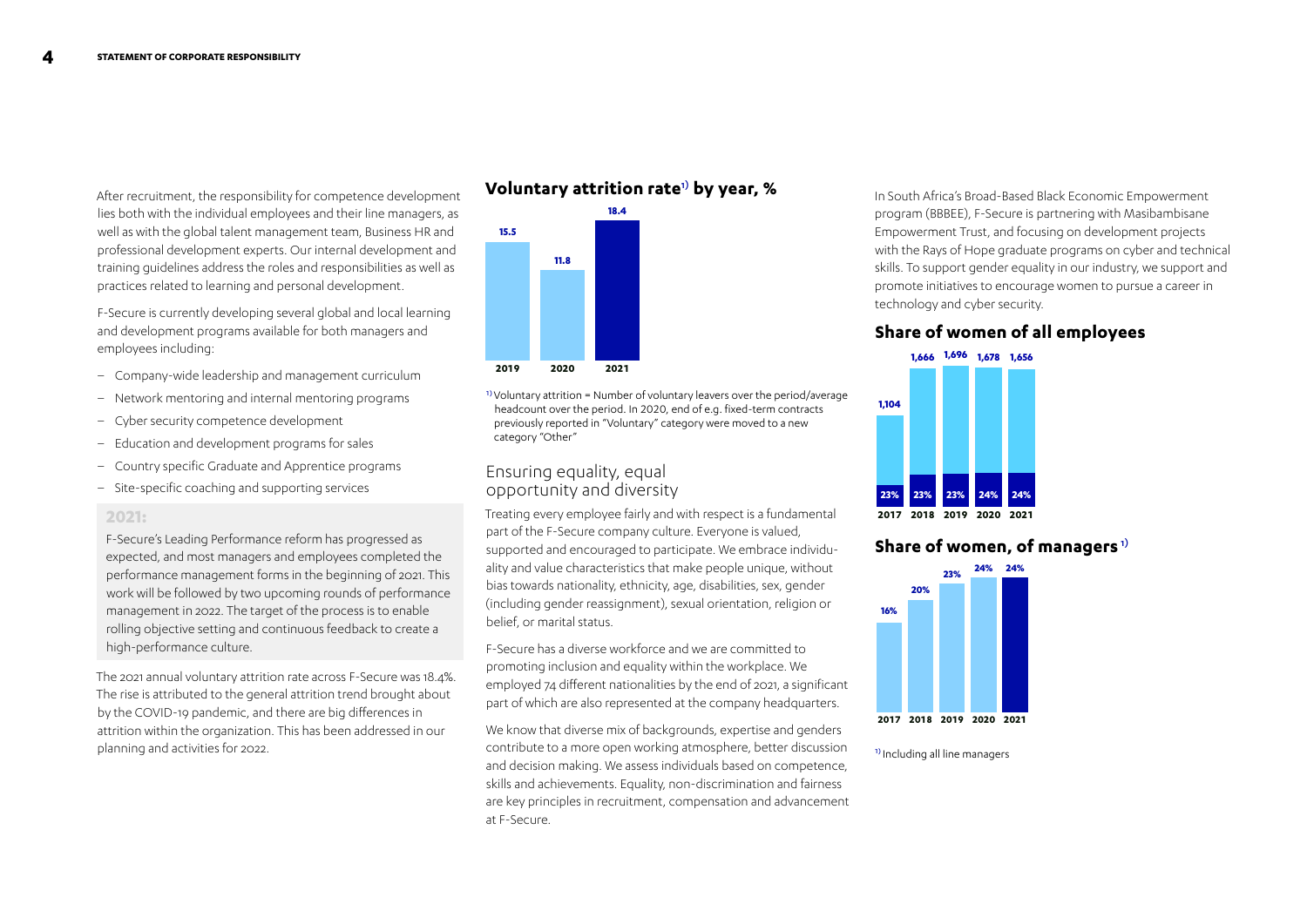#### **2021:**

The share of women of both total employees and of managers has stayed at the 2020 level (24%).

F-Secure has continued its membership in Women in Tech in 2021 to support our commitment to promoting diversity, equality and inclusion in technology, including attracting more women into the industry by providing access to career opportunities, mentorship and role models.

### Ensuring the wellbeing of employees

We want to ensure the wellbeing of each employee and aim to continuously improve our culture where all our employees can work to their full potential, both in mind and body.

In most countries we provide access to a variety of health care services to employees. Practices vary locally; all of our employees globally have access to a program designed to provide support with work-life balance and everyday wellbeing challenges. In certain regions, employees are provided with extended wellbeing and health care services, plus additional sports benefits, and discounted gym memberships. In some locations there are additional benefits such as the possibility for massage, free and subsidized vision benefits, and trained mental health first aiders.

In ensuring the wellbeing of employees, F-Secure emphasizes the importance of good leadership in addition to a preventative approach to health care. We support flexible working hours and the possibility of working remotely and offer voluntary wellbeing lectures and training for both employees and managers.

#### **2021:**

We will keep monitoring the effects of long term remote working on our employees regularly; in the H2/21 employee survey, 73% of our employees reported being satisfied with their wellbeing at work.

To support employee wellbeing, F-Secure has offered mental wellbeing service globally to all employees since March 2021. The service helps with 1) work-life balance 2) role based challenges and worries 3) leadership challenges 4) exhaustion and de-motivation. The feedback has been very good, with users reporting decreased stress levels and increased work efficiency.

We also continued the series of wellbeing webinars on stress management, sleep, nutrition and exercise to all employees. To support our employees' physical wellbeing, feeling of community, and to have some fun, we also offered a mobile wellbeing app globally to all fellows in H2/2021.

F-Secure closely monitors employee sick leaves. In case of longer sick leaves, the company supports employees, and assists them in returning back to work.

#### **2021:**

The relative sick leave percentage\* (2.1%) went down from 2020 levels (3%). Compared to 2020, there was a significant 11% decrease in total number of paid sick leave days. Number of short sick leaves increased slightly: 1–3 days by 6% and 4–10 days by 11%.

\* Sick leave percentage is the average amount of sick days per employee. The figure includes personnel in Finland only, which represents 44% of total employees.

#### **2021:**

Wellbeing from helping others. F-Secure has traditionally supported local societies with various charity initiatives organized on the ground in our global offices. In addition to donations to Plan International and WWF, F-Secure granted all employees 1 extra day's paid leave in 2022 to recharge and do something that serves their wellbeing.

# Focus area key policies and guidelines

Code of conduct Recruitment Policy Leading performance framework Development and training guidelines Equality plan Harassment prevention policy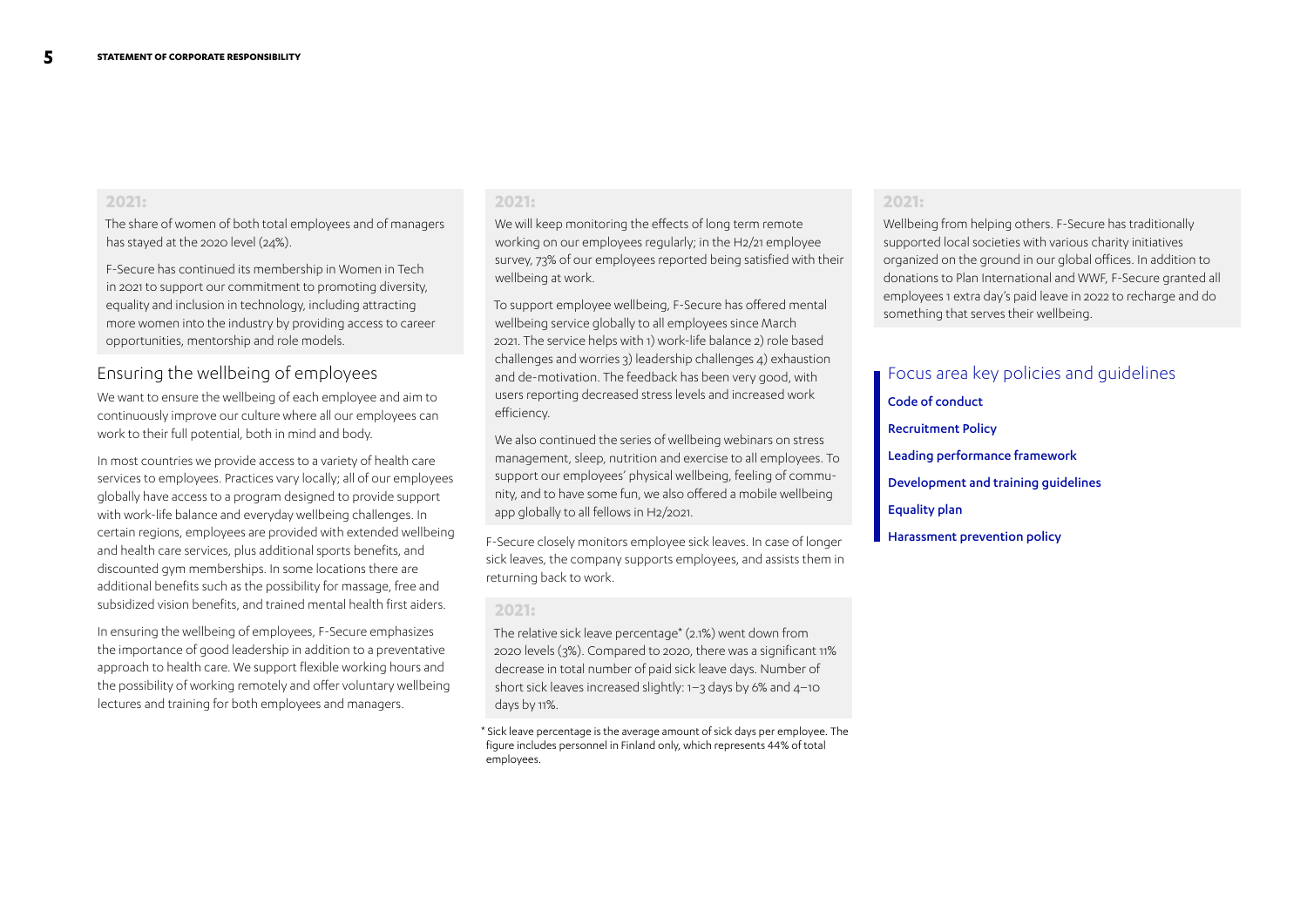# PROTECTING HUMAN RIGHTS AND SUPPORTING THE FIGHT AGAINST ONLINE CRIME:

# Securing trust in digitality

### Key aspects

Protecting people against cyber threats and supporting the fight against online crime

Taking action to enhance cyber security in society

Protecting personal data

Humanity is faced with unprecedented challenges. To solve the root causes of these challenges radical technological innovation is needed. F-Secure has driven innovations in cyber security for over three decades. We secure thousands of businesses, and millions of people wake up every day knowing they can rely on our high standards and uncompromised integrity. The world's top financial institutions count on us to battle cyber-attacks. We secure factories, power grids, and vital telecommunication infrastructure.

Our sophisticated technology combines the power of machine learning with the human expertise of our world-renowned security labs. From decades of experience stopping advanced cyber-attacks, we've developed a passion for taking on the world's most potent cyber threats. This teaches us how attackers defeat defenders. With these insights, we've pioneered threat hunting and been at the forefront of the movement away from traditional forensics to continuous real-time response.

### Protecting people and businesses from cyber attacks

In 2021, the fusion of the physical and digital world progressed at a fast pace increasing the complexity for companies to manage cyber security risks. 2021 will be remembered as one of the most disruptive years so far when it came to cyber-attacks. There were high profile breaches such as Solar Winds, Kasey, Colonial Pipeline and dozens of others that had significant impact on critical infrastructure and were exploiting weaknesses in supply chains. Especially in the fourth quarter, cyber-attack risks reached a peak because of the huge security implications of the Log4j vulnerability. Also, ransomware attacks continued to be one of the most prevalent threats. And while many large businesses suffered breaches, small and medium businesses were an easier target for hackers due to their lack of resources and security expertise.

F-Secure Labs invests yearly thousands of staff-hours to provide free research and tools to improve products' security and businesses cybe r resilience. Our research led to e.g. HP fixing vulnerabilities in more than 150 printer models in 2021 ,and we were invited to participate in several industry forums as well as collaborating with national authorities.

### Protecting people's security and privacy with integrity

F-Secure applies strict security measures to protect the personal data of the users of our solutions. We seek to protect our users' privacy, not to sell it. All F-Secure products and services are produced independent of governmental direction.

We recognize that there is an imbalance between the defenders of fair practices and human rights, and online criminality and the offensive capabilities of nation state threat actors. To level the playing field, F-Secure refuses to introduce backdoors in our products and will detect malware no matter what the source is.

# Operating with highest ethical standards

F-Secure exists to build trust in society and to keep people and businesses safe. Trust is earned only when action matches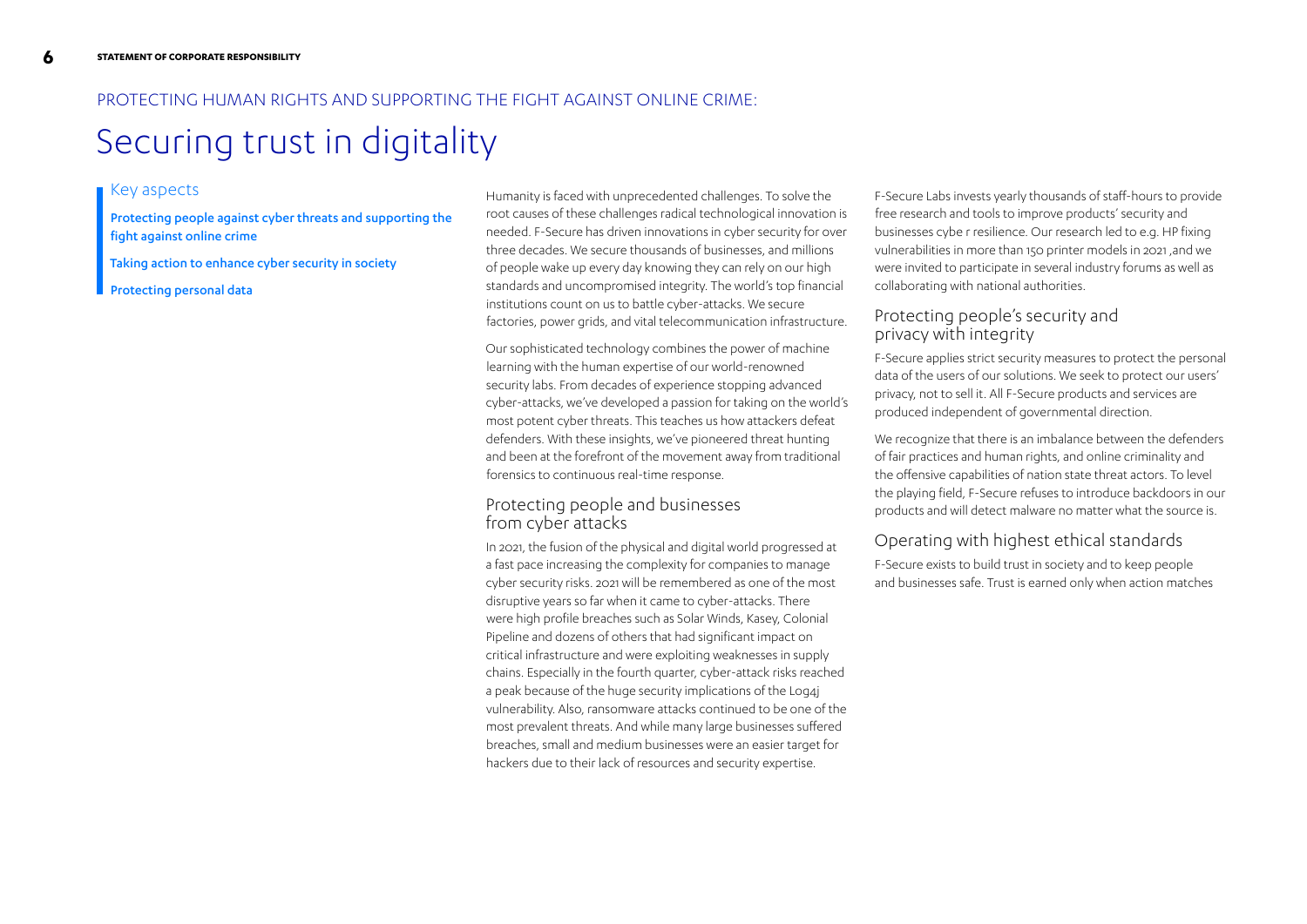words. We offer our products and services to defend thousands of companies and millions of people around the world through our network of around 200 telecommunication operators and thousands of IT service and retail partners. With our partner-led business model, trust has always been a cornerstone of all our operations.

F-Secure works responsibly with malware and offensive techniques:

- Clear criteria for categorizing threats and classifying potential unwanted applications.
- Strict rules for handling and analyzing malicious content.
- Cooperation with authorities to ensure the safety of the general public, assisting investigations into online crime that bring criminals into justice.
- Security assessments are conducted only with customers' permission and within agreed scope.
- In our work, we may create offensive code, but only do so with the intention to secure and benefit our customers and digital safety of the society.
- Coordinated vulnerability disclosure policy and a vulnerability reward program.

Everyone at F-Secure must apply the highest standards of ethical conduct.

- We do not make or accept any bribes or other improper payments.
- We never engage in fraudulent practices.
- We do not give or accept gifts or hospitality over the appropriate limits.
- We do not endorse or provide financial support to individual political parties.
- When conducting business with any governmental body, we carefully abide by all applicable regulations and ethical standards.
- We do not tolerate any form of bribery, corruption or fraudulent practices by our partners or any parties acting on our behalf.

The Code of Conduct guides everyone at F-Secure to ethical conduct. We have also issued a specific Anti-Bribery Policy that applies to all employees. It defines the rules to be applied related to gifts, hospitality, travelling and accommodation, specific terms concerning governmental officials, as well as the process for escalation as needed. Ethical business practices are also emphasized in contracts and the company engages in continuing dialogue with relevant stakeholders.

#### **2021:**

F-Secure has always strongly encouraged employees to speak up if they suspect or witness any possibly corrupt, illegal or other undesirable behavior, activities or conduct. In December 2021, F-Secure launched a new confidential and secure reporting channel operated by an external law firm, which enables open, objective and safe expression of concerns.

Focus area key policies and guideline include: Code of conduct Cyber Security Principles Risk Management Principles Lifecycle security Policy Personal data policy Vulnerability Reward Program Export Control Policy Anti-Bribery policy Modern Slavery Statement Whistleblowing Policy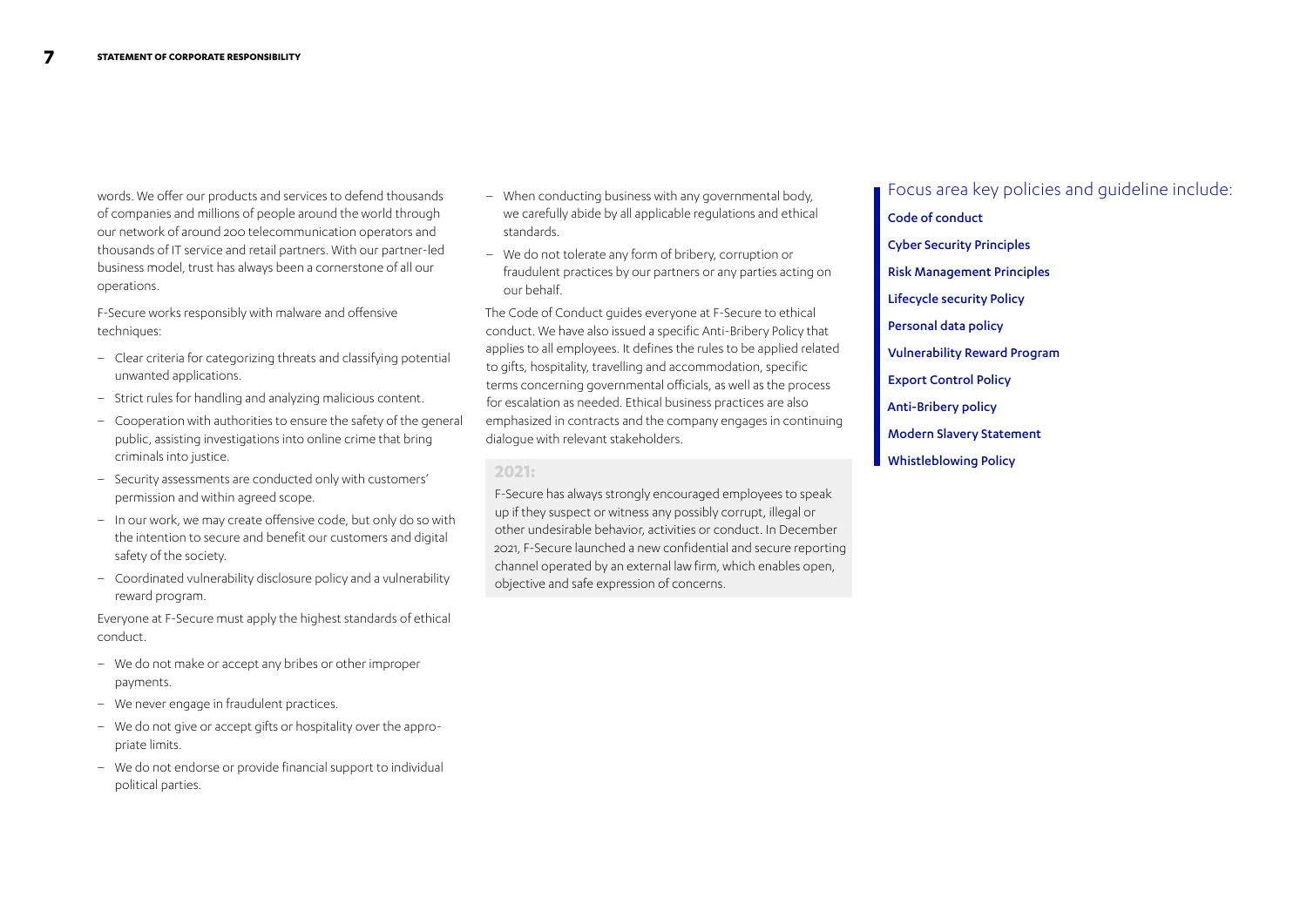# ENVIRONMENTAL MATTERS:

# Respect for the planet

#### Key aspects:

Reducing energy consumption from IT operations

Reducing energy consumption and waste in our offices

#### Travelling sensibly

We believe in a holistic approach to sustainability and want to maximize our positive impact on society. Our greatest contribution comes from protecting people, data and societies; we also generate valuable knowledge and expertise on building secure technologies, and carry out our mission while striving to minimize our environmental footprint. We are committed to working in an environmentally responsible and efficient manner and expect our partners and suppliers to do the same.

As stated in the F-Secure Code of Conduct, our approach to environmental challenges emphasizes the importance of precaution.

- We aim to continuously increase the energy efficiency of the company as well as to reduce the amount of waste and emissions produced by our operations.
- We encourage the use of environmentally friendly technologies, tools and services in the research and development of our products and services.
- We aim to reduce the environmental impact of our global operations by connecting people from separate locations through technology and choosing environmentally friendly means of travelling.
- We provide local guidelines and support for employees to move from private cars to public transportation and bicycles for their commute.

As F-Secure's business activities involve the development, production and delivery of software and professional services, our environmental footprint derives primarily from the use of electricity for office activities as well as the use of electricity from IT operations.

To evaluate our success in limiting our environmental impact, F-Secure conducts an annual energy review to estimate our total direct consumption of electricity at company level.

#### Reducing the energy consumption of IT operations

F-Secure uses both private servers and third-party cloud platforms to develop and run its services. With third-party cloud platforms, F-Secure partners primarily with Amazon Web Services (AWS) as well as Microsoft Azure.

The transition to third-party provided servers increased the company's overall energy efficiency and lower total consumption, as third-party providers are running the more energy-efficient servers. Consumption data for these is not available, as electricity costs are part of the overall service contract. Our main service partners Microsoft Azure and AWS have publicly committed to reducing their carbon footprints; both are committed to operating in the most environmentally friendly way possible, and estimate achieving 100% renewable energy usage in 2025.

In co-location facilities, we can directly measure our monthly electricity consumption. F-Secure utilizes server hardware with good energy efficiency (Energy Star), and some of the server facilities were already operating on 100% renewable energy in 2021. In 2021, the energy consumption of our servers in Finland dropped by 56% compared to 2020.

### **2021:**

F-Secure continued outsourcing the company's server activity globally as planned, further decreasing the company's energy consumption compared to using its own servers. By the end of the year, the outsourcing was at 92% of the target level. The target level is estimated to be reached during 2022.

#### Reducing energy consumption and waste in our offices

F-Secure has offices in 23 locations globally as of December 2021. The majority of operations are concentrated in Helsinki in Finland, London in the UK, Kuala Lumpur in Malaysia, Poznan in Poland and Johannesburg in South Africa.